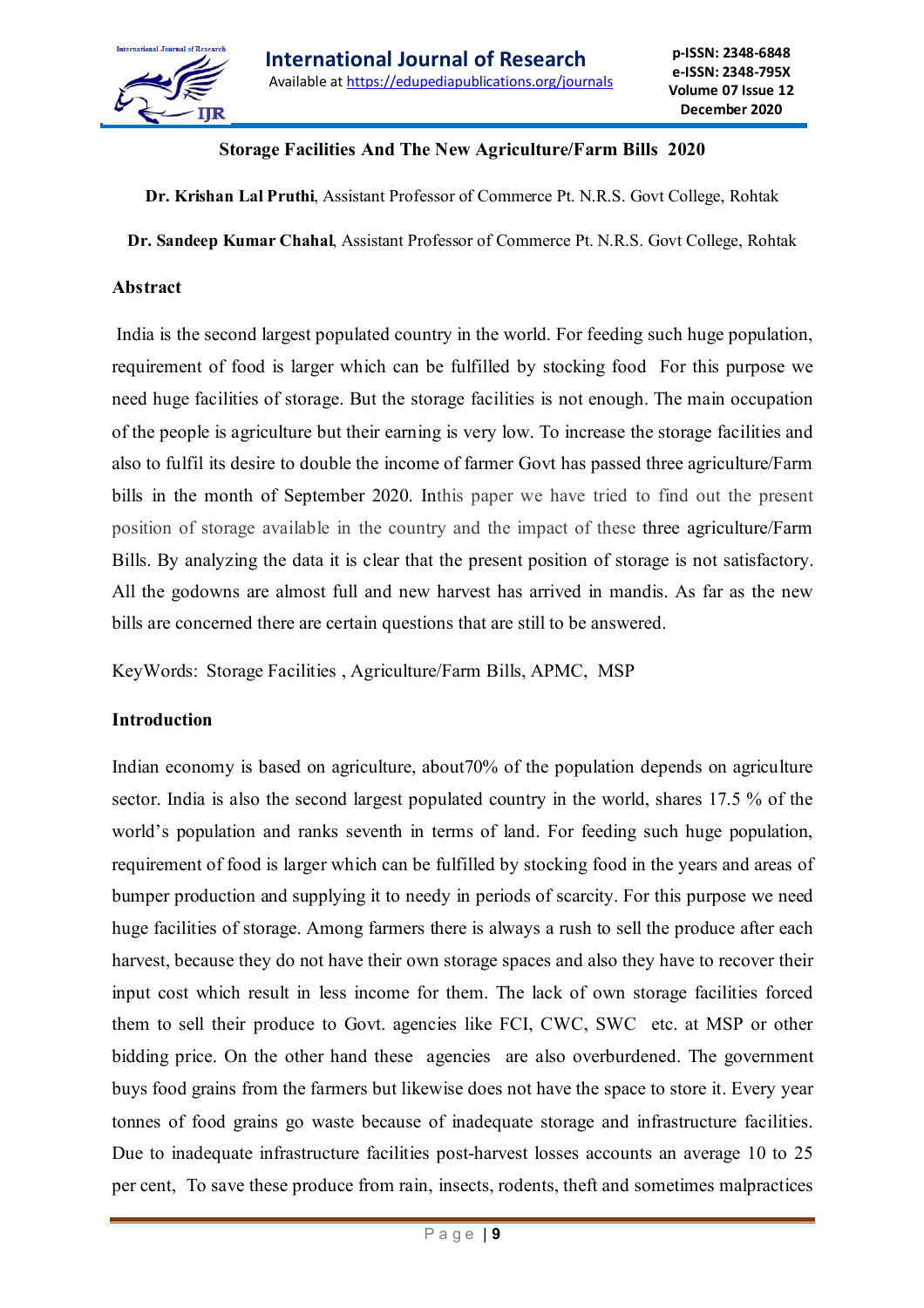

of traders, it becomes imperative for government to pool resources from different programmes and to frame a comprehensive scheme. By working on these aspects and also to fulfil its desire to double the income of farmer Govt has passed three agriculture bill namely the Farmers' Produce Trade and Commerce (Promotion and Facilitation), the Farmers (Empowerment and Protection) Agreement on Price Assurance and Farm Services, and (iii) the Essential Commodities (Amendment) Bill, 2020.

## **Need and objective of the study**

In India the production of wheat has increased 10 times (from less than 10 million tonnes in 1955-56 to more than 100 million tonnes in 2018-19), while the production of rice has increased more than four times (from around 25 million tonnes to 110 million tonnes during the same period). The production of pulses has increased 2.5 times, from 10 million tonnes to 25 million tonnes. but the storage facilities have not increased in the same pattern which is creating the gap between the production and storage. Although the govt has allowed the private players to participate in increasing the storage facilities but it is still not enough. The objective of this paper is to find out the present position of storage available in the country and the impact of three agriculture Bill, Out of this one bill namely the Essential Commodity Amendment bill is directly related with the storage.

### **Description and Analysis**

A study was conducted in 2015 on the quantum of central harvesting under the Indian Council of Agricultural Research (ICAR) and loss of post-harvest losses. The report says that the yield of onion, tomato, potato, wheat, maize, paddy and dal is damaged by 4.65 to 12.44 per cent after harvesting. The government has 8,038 cold storage with a capacity of 36.77 million metric tonnes. In addition, central warehousing corporation and state agencies including government and hired have a total storage capacity of 753.93 lakh MT up to 30-09- 2019.

The Food Corporation of India's June 2019 report shows that the stock is already more than the storage capacity. It means that when new production will come and wheat inflow begins, there will be no place to keep it in our godowns. As on June 1, 2019, the FCI and state government agencies have a storage capacity of 878.55 million tonnes with a cap of 133.55 million tonnes. The total storage capacity of the FCI is 407.31 million tonnes. The total storage of food grains in Punjab is 253.89 million tonnes while the state has a storage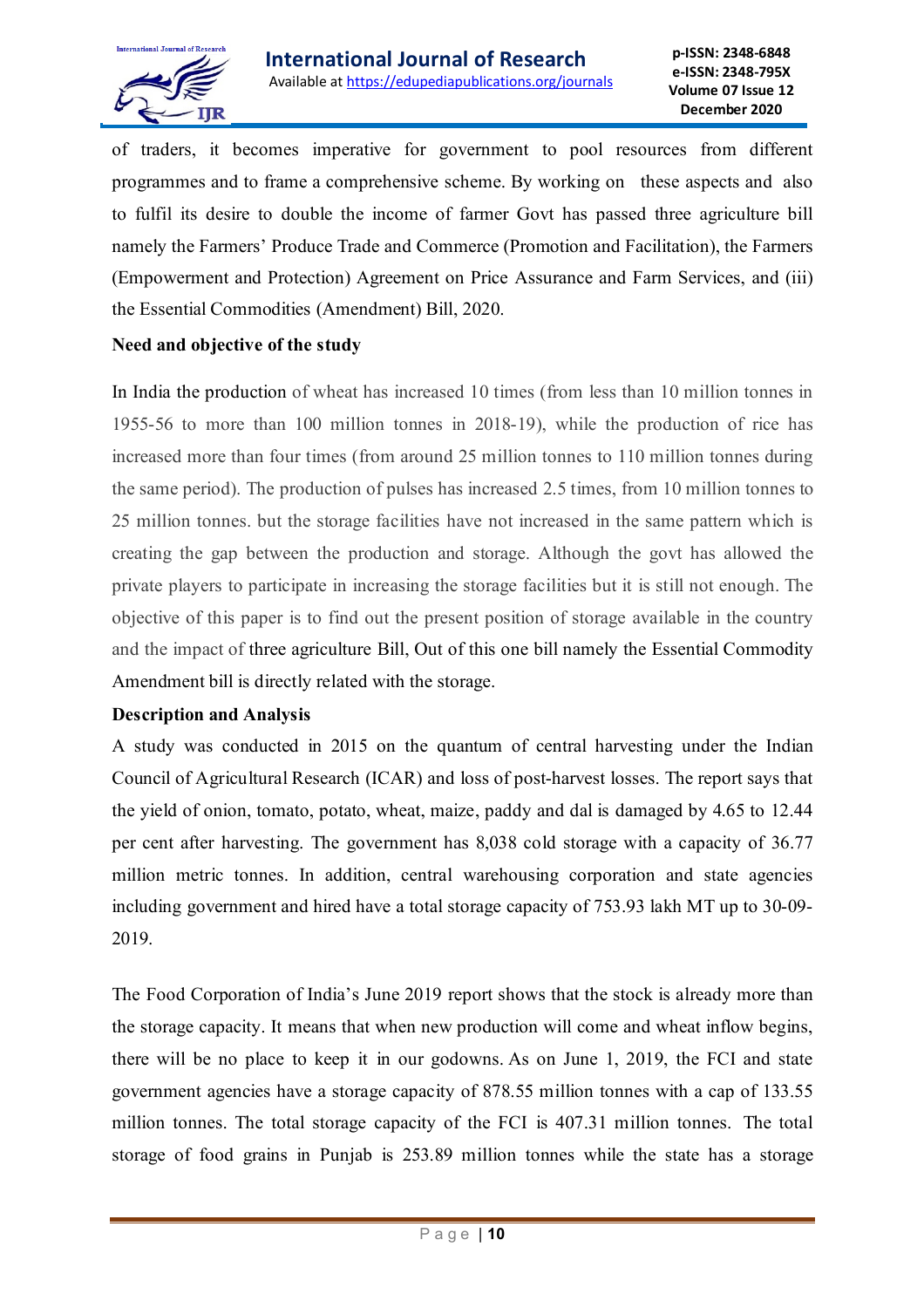

capacity of 234.51 million tonnes. In such a situation, the question arises as to where the surplus food grains are kept and in which condition. This is an example of a single state. There was never so much stock before, but this time, the situation has deteriorated. On July 1, 2016, the Central pool had 495.95 million tonnes of grain which had reached at the record level of 533.19 in July 2017. The stock reached 650.53 million tonnes on July 1, 2018, and 742.52 million tonnes by July 1, 2019.The FCI data shows that on July 1, 2016, the Central Pool (Storage) had a stock of 495.95 million tonnes of food grains, which was recorded at 533.19 million in July 1, 2017. Similarly, on July 1, 2018, it reached 650.53 million tonnes and 742.52 million tonnes on July 1, 2019. The procurement of rice has begun, but our godowns have become almost full. Rice can't be kept in the open and there is no visible strategy on where to keep it.

The Food Corporation of India (FCI) has framed a regulation for the storage of wheat and rice at different times, also known as buffer norms. As per the regulation, the FCI should have a maximum stock of 214 lakh metric tonnes on January 1, 2020. But the total stock of the central pool had reached 565.11 lakh metric tonnes as on January 1, 2020, i.e., about twoand-a-half times more than stipulated. The stock of rice should be 56.10 lakh MT and is 237.15 lakh MT, similarly, the wheat stock should be 108 lakh MT which has gone up to 327.96 lakh MT.

From the below table of September 2020 it is clear that godowns of Himachal Pradesh and Andaman Nicobar is 100% full and the godowns of Manipur and Meghayla is more than 95% full. The godown of Gujarat and Delhi are also have more than 90% occupied . The godowns of punjab and haryana has also not much space to be left. This year, the biggest challenge in front of the government will be to protect wheat and paddy. So the question arises where the new stock is to be kept. The new production has come into the mandi but there is not much space is left to store this.

|  |  |  |  | <b>Table: STATE WISE STORAGE CAPACITY WITH FCI SEPTEMBER 2020</b> |  |
|--|--|--|--|-------------------------------------------------------------------|--|
|--|--|--|--|-------------------------------------------------------------------|--|

| S.N | State        | FCI<br>owned | Hired | CAP | Grand<br>Total | Stocks<br>Held | Utilization<br>$(*6AGE)$ |
|-----|--------------|--------------|-------|-----|----------------|----------------|--------------------------|
|     | <b>Bihar</b> | 3.66         | 6.47  | .00 | .13            | 8.07           | 72                       |

### (Fig in Lac Tons)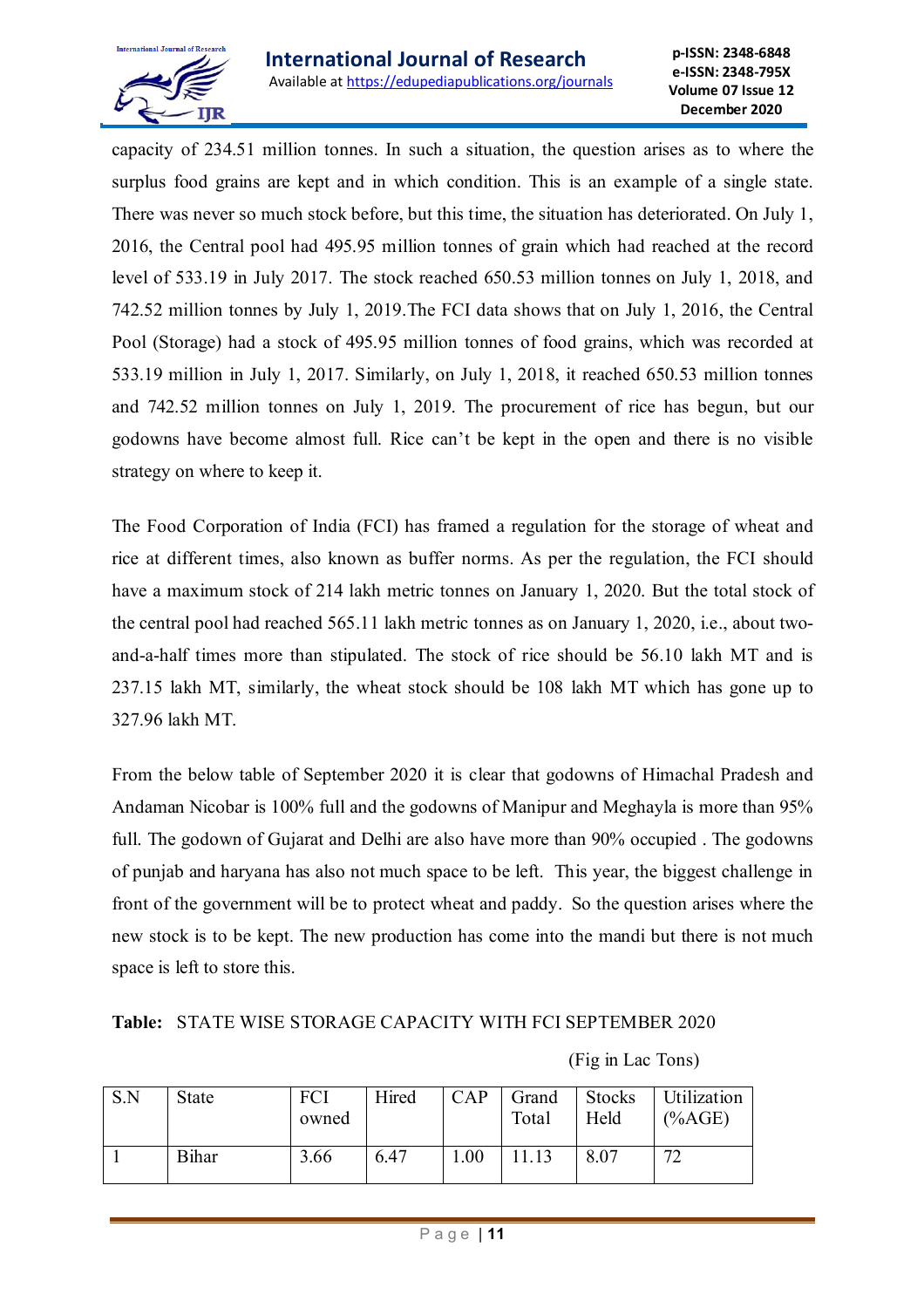

# **International Journal of Research**

Available at https://edupediapublications.org/journals

**p-ISSN: 2348-6848 e-ISSN: 2348-795X Volume 07 Issue 12 December 2020**

| 2.             | Jharkhand            | 0.67              | 3.23  | 0.05  | 3.95   | 3.27  | 83              |
|----------------|----------------------|-------------------|-------|-------|--------|-------|-----------------|
| 3.             | Odisha               | 3.12              | 2.53  | 0.00  | 5.65   | 3.82  | 68              |
| 4.             | West Bangal          | 8.40              | 1.06  | 0.51  | 9.97   | 5.71  | 57              |
| 5              | Sikkim               | 0.10              | 0.01  | 0.00  | 0.11   | 0.05  | 45              |
| 6              | Assam                | 3.00              | 1.18  | 0.00  | 4.18   | 3.58  | $\overline{86}$ |
| $\overline{7}$ | Arunachal<br>Pradesh | 0.32              | 0.01  | 0.00  | 0.33   | 0.20  | 61              |
| 8              | Meghalaya            | 0.13              | 0.09  | 0.00  | 0.22   | 0.21  | $\overline{95}$ |
| 9              | Mizoram              | 0.25              | 0.00  | 0.00  | 0.25   | 0.20  | 80              |
| 10.            | Tripura              | 0.36              | 0.08  | 0.00  | 0.44   | 0.32  | 73              |
| 11             | Manipur              | 0.48              | 0.04  | 0.00  | 0.52   | 0.50  | 96              |
| 12             | Nagaland             | 0.33              | 0.13  | 0.00  | 0.46   | 0.40  | 87              |
| 13             | Delhi                | 2.85              | 0.00  | 0.00  | 2.85   | 2.63  | 92              |
| 14             | Haryana              | 7.68              | 51.86 | 6.07  | 65.41  | 53.87 | 82              |
| 15             | Himachal<br>Pradesh  | 0.22              | 0.56  | 0.00  | 0.78   | 0.79  | 101             |
| 16             | <b>J&amp;K</b>       | 1.03              | 1.52  | 0.10  | 2.65   | 1.98  | 75              |
| 17             | Punjab               | 22.24             | 90.65 | 12.28 | 125.17 | 83.74 | 67              |
| 18             | Chandigarh           | 0.00              | 0.06  | 0.00  | 0.06   | 0.01  | 17              |
| 19             | Rajasthan            | $\overline{7.20}$ | 11.48 | 2.03  | 20.71  | 16.22 | 78              |
| 20             | <b>Uttar Pradesh</b> | 15.15             | 33.98 | 5.19  | 54.32  | 29.29 | 54              |
| 21             | Uttrakhand           | 0.66              | 0.99  | 0.21  | 1.86   | 1.25  | 67              |
| 22             | Andhra<br>Pradesh    | 7.29              | 2.45  | 1.60  | 11.34  | 7.15  | 63              |
| 23             | Andaman<br>&Nicobar  | 0.07              | 0.00  | 0.00  | 0.07   | 0.07  | 100             |
| 24             | Telangana            | 5.37              | 6.69  | 1.02  | 13.08  | 7.42  | 57              |
| 25             | Kerala               | 5.29              | 0.13  | 0.21  | 5.63   | 4.13  | 73              |
| 26             | Karnataka            | 3.81              | 4.89  | 1.36  | 10.06  | 8.08  | 80              |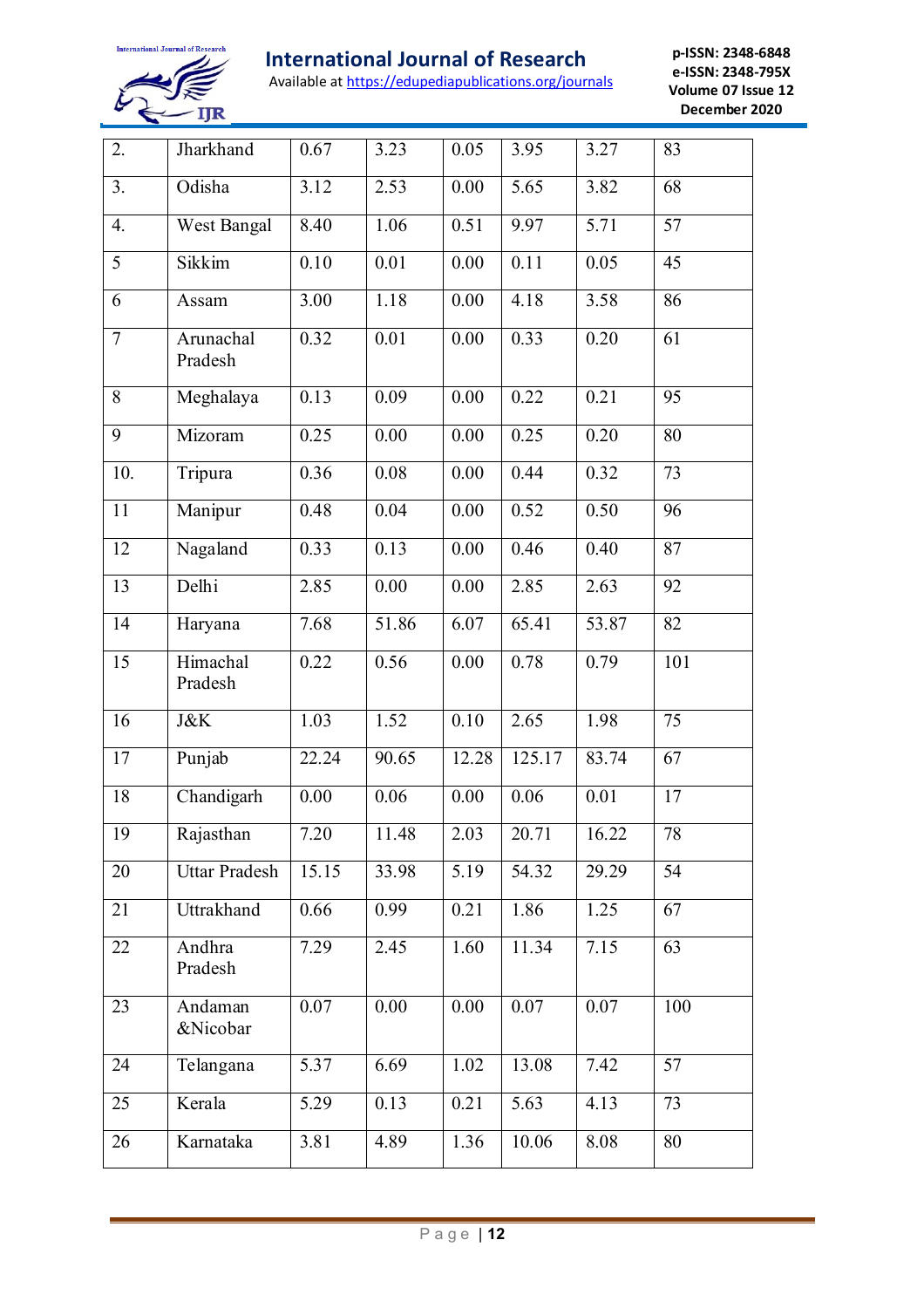

Available at https://edupediapublications.org/journals

**p-ISSN: 2348-6848 e-ISSN: 2348-795X Volume 07 Issue 12 December 2020**

| 27             | Tamilnaidu        | 5.80   | 7.78   | 0.25  | 13.83  | 11.09  | 80 |
|----------------|-------------------|--------|--------|-------|--------|--------|----|
| 28             | Pundichari        | 0.44   | 0.84   | 0.06  | 1.34   | 1.14   | 85 |
| 29             | Gujarat           | 4.05   | 2.33   | 0.27  | 6.65   | 6.05   | 71 |
| 30             | Maharastra        | 8.68   | 10.61  | 1.02  | 20.31  | 16.39  | 81 |
| 31             | Goa               | 0.15   | 0.05   | 0.00  | 0.20   | 0.15   | 75 |
| 32             | Madhya<br>Pradesh | 3.37   | 4.48   | 0.36  | 8.21   | 7.09   | 86 |
| 33             | Chattisgarh       | 5.12   | 4.16   | 0.01  | 9.29   | 7.71   | 83 |
| Grand<br>Total |                   | 127.29 | 250.14 | 33.60 | 411.03 | 292.57 | 71 |

Source: Food Corporation of India website (https://fci.gov.in/storages.php?view=286)

Due to the lack of godowns in the country, both the government and the farmers suffer losses. The farmers of Punjab may be most badly hit due to this because Punjab is far ahead in the cultivation of both paddy and wheat. Punjab remains the number one state across the country by producing 40.4 quintal paddy in one hectare of farmland. But the Cost and Prices Commission report says that the spurt in paddy cultivation in Punjab is worrying. Rice productivity in Punjab grew by 2.8 per cent between 2009 and 2013 as compared to a 37.2 per cent increase in rice production between 2013 and 2018. The state produces 11.4% of the country's total rice output.

The FCI has procured 108 lakh MTs of paddy from Punjab till January 2020. Haryana stands second with 43 lakh MTs.. As per the FCI report, the highest stock of paddy and wheat is in Punjab godowns. As of January 1, 2020, Punjab has 195.38 lakh MT, Haryana godowns 104.70 lakh MT, Madhya Pradesh 77.63 lakh MT of food grains.

Govt. is trying very hard to overcome this problem, and it is not the first time that the government is acting towards capacity build-up. In 2017, it had announced to set up 100 lakh tonnes of steel silos through Public-Private Partnership, although it has constructed only 6.75 lakh tonnes capacity steel silos by May 31, 2019, These godowns were to be constructed with the help of NABARD, the Food Corporation of India (FCI) and the Central Warehousing Corporation.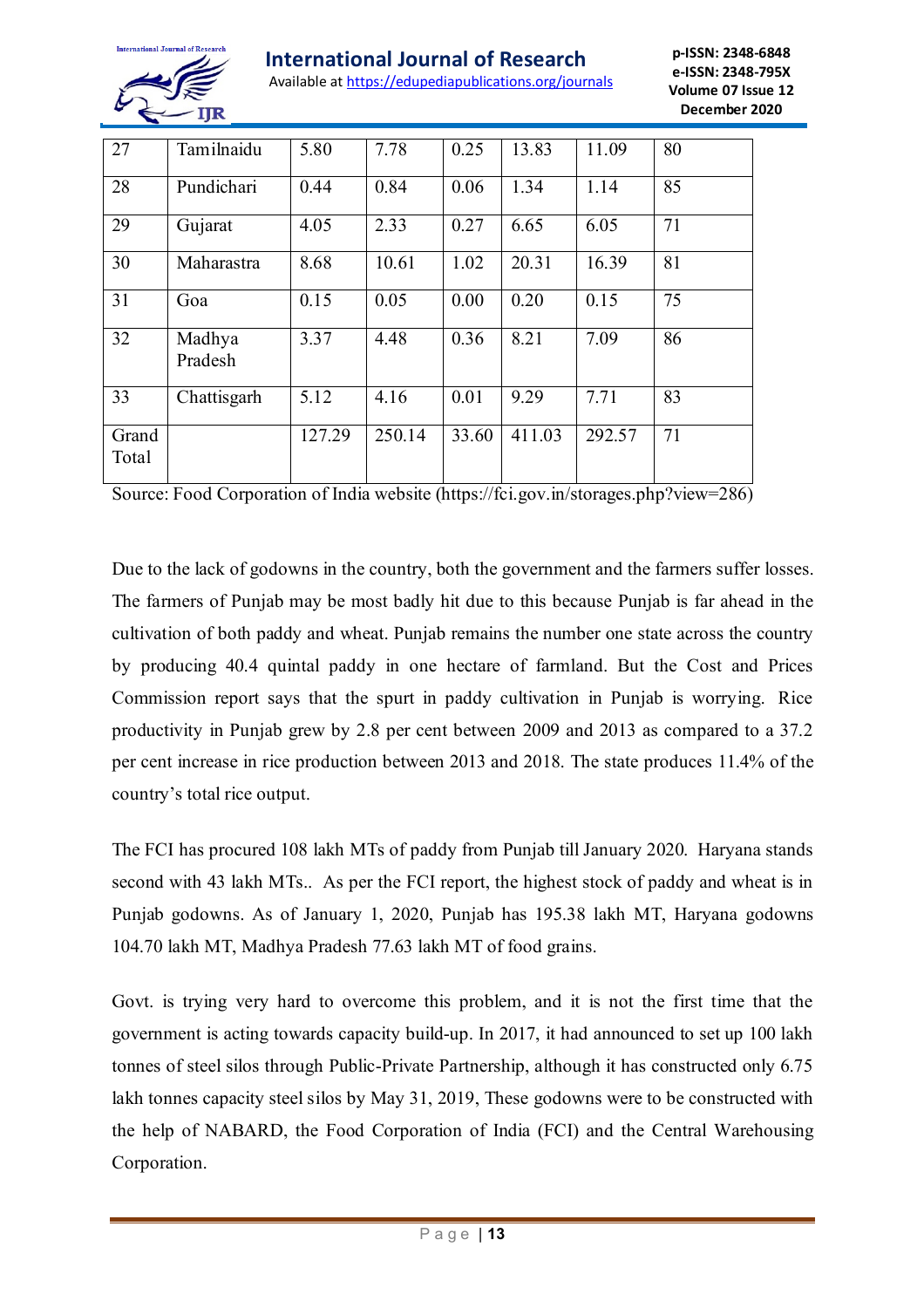

### **New Bill 2020**

Central Govt. is working very hard to make reforms in agriculture sector since long and by walking on the same path it has passed three agriculture bill in the month of September 2020 namely the Farmers' Produce Trade and Commerce (Promotion and Facilitation), the Farmers (Empowerment and Protection) Agreement on Price Assurance and Farm Services, and (iii) the Essential Commodities (Amendment) Bill, 2020.The Farmers' Produce Trade and Commerce (Promotion and Facilitation) Bill, 2020 allows intra-state and inter-state trade of farmers produce beyond the physical premises of APMC markets. It also prohibit State governments from levying any market fee, cess or levy outside APMC (Agricultural Produce Market Committee) areas.

The Farmers (Empowerment and Protection) Agreement on Price Assurance and Farm Services Ordinance, 2020 defines a framework for contract farming,

The Essential Commodities (Amendment) Bill 2020 is directly related to storage. It amends the Essential Commodities Act, 1955. The main changes under this bill is to free the agricultural markets from the limitations imposed by permits and Mandis those were originally designed for an era of scarcity, and through this move one can expect further private investment& foreign investment.The Act empowers the central government to regulate the supply of certain food items including cereals, pulses, potato, onions, edible oilseeds, and oils, only under extraordinary circumstances like war, famine, extraordinary price rise and natural calamity. A stock limit may be imposed only if there is: (i) 100% increase in retail price of horticultural produce; and (ii) 50% increase in the retail price of non-perishable agricultural food items. The increase will be calculated over the price prevailing immediately preceding twelve months, or the average retail price of the last five years, whichever is lower. At present it contains seven commodities — drugs; fertilisers, whether inorganic, organic or mixed; foodstuffs including edible oils; hank yarn made wholly from cotton; petroleum and petroleum products; raw jute and jute textiles; seeds of foodcrops and seeds of fruits and vegetables, seeds of cattle fodder, jute seed, cotton seed. By declaring a commodity as essential, the government can control the production, supply, and distribution of that commodity, and impose a stock limit.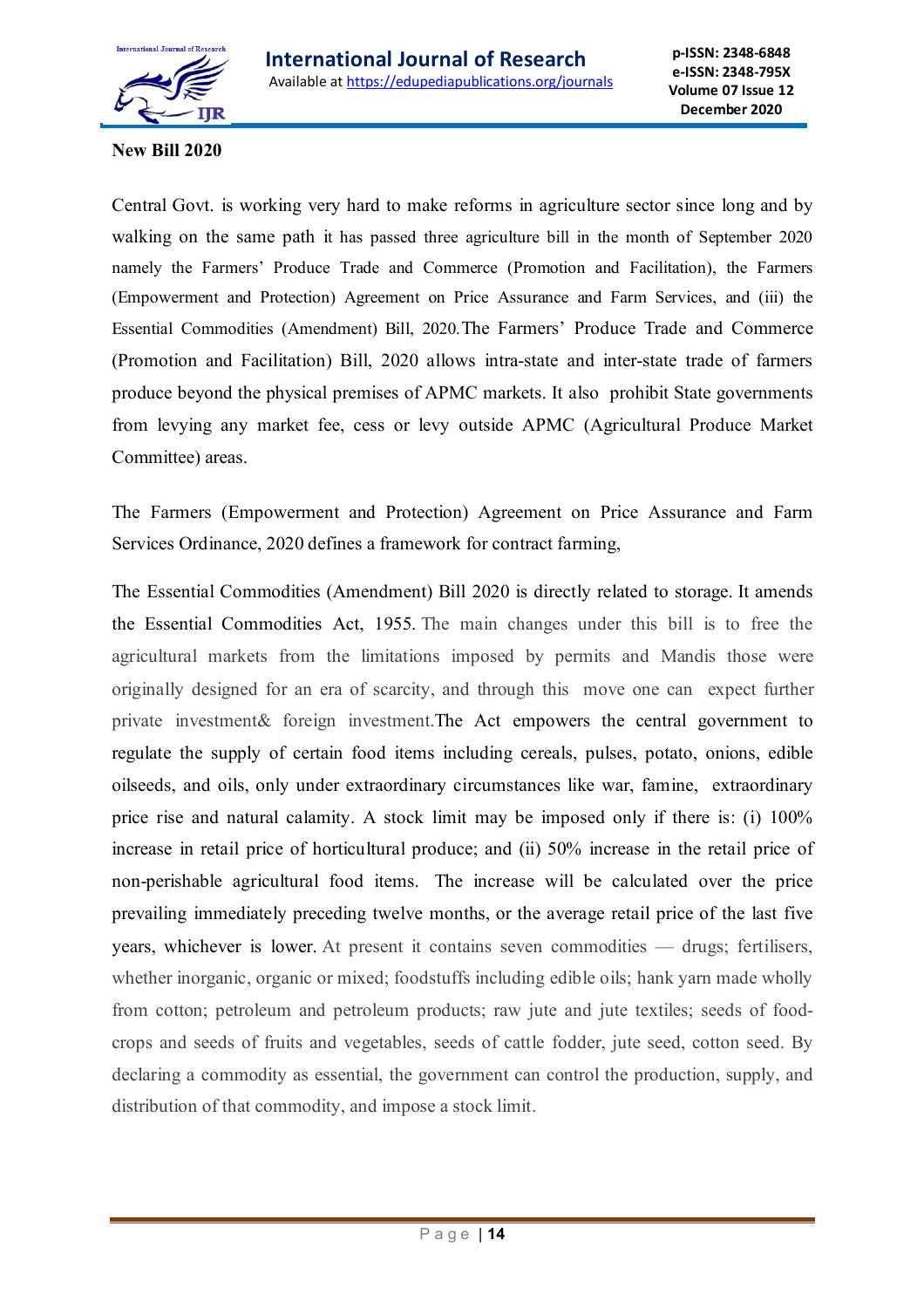

# **Impact of the bills**

The Union government describes these laws as historic reforms in the agriculture sector for helping farmers to get a better price for their produce by allowing barrier-free trading of farm goods, contract farming and increased storage facilities. But it also has shadow side which should be taken into consideration. Under the first bill farmers are allowed to sell their produce outside the physical premises of mandis and APMC markets. These APMCs were established in the early 1960s to protect farmers from price misinformation. With the establishment of mandis, farmers were assured of knowing the exact price for their produce and a fair transaction. Traders could operate in these APMCs only after getting a licence, which ensured government control on them and thus assured price to farmers for their produce. It may be possible that in the near future these mandis and APMC be abolished, if it happens then it will tear the socio-economic fabric of the state, simply because of the huge unemployment it could create. The private market yards, if established, would need neither commission agents nor arhtiyas and labourers in mandis, and farmers would also get much less for their produce.

Second bill is related with contact farming and it is said that it will prove beneficial for the farmers, it is said that big corporates will solve this problem by not just providing capital, but also making inputs cheaper through backward linkages with suppliers and bringing in efficiencies of scale. However, if the organised private sector was so great, what stopped big private banks from entering the space and providing easy credit to small farmers? Why has the government not even pushed public sector banks to break this control over finance that gives immense power to local arhtiyas? Even after many years of nationalisation of banks the farmer are unable to get proper finance. It is also a bitter fact that there are so many examples that how the multinational companies and corporate houses have exploited the large segment of the society.

Essential commodities are the subject matter of third bill which focus on increasing the storage facilities. Many essential items are expelled from the storage limit. Now anyone can store agricultural produce upto any level. This bill will motivate the corporate sector to established New Godowns at farm level or state level. Although FCI is already constructing various godowns with Private Participation under Private Entrepreneurs Guarantee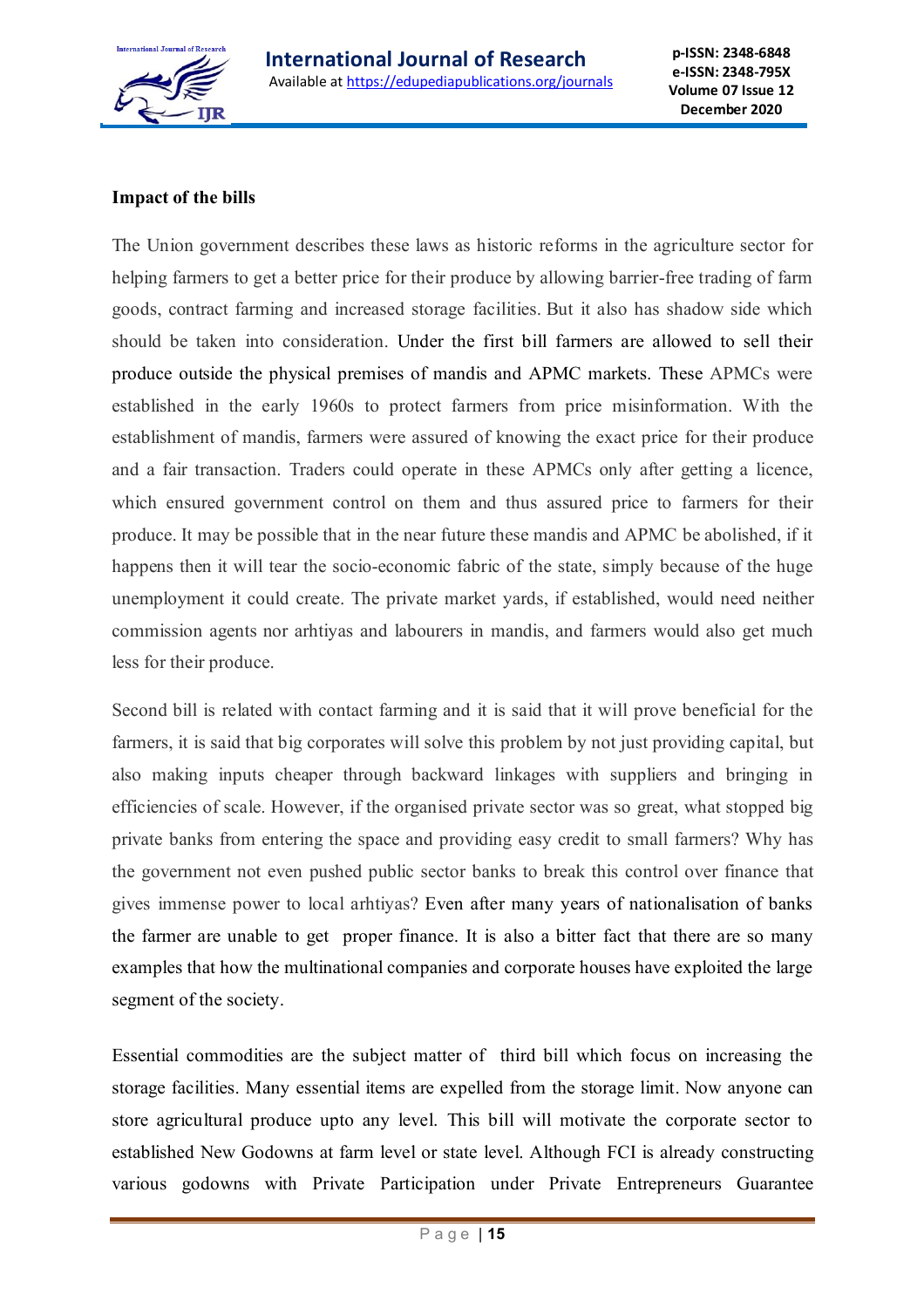

Scheme.But lack of trained personnel, use of outdated technology and inadequate power supply are hampering the way of storage process.

## **Concluding Remarks:**

The Central government says that these bills will bring revolutionary changes in economy and also in farmers life. With this their dream of getting the double income of farmer will come true. It also seeks to transfer the risk of market unpredictability from farmer to sponsor, besides giving them access to modern technology and better inputs. The move will boost farmer income by reducing the cost of marketing. It aims to attract private investment /FDI into farm sector as well as bringing price stability.

But from the current scenario it seems that farmers are not satisfied with the bill as they wants the MSP (Minimum Support Price) whether the procurement may be done by the government or private agencies. MSP is the price at which Govt. purchase the agricultural produce from the farmers. In India although the Government declares MSP for about 23 crops, but only two and a half crops really guarantee the minimum price. One more thing about MSP is absolutely true that this is not the reasonable price for the crop .The calculation of the minimum support price is also not done properly. Fifteen years ago the Swaminathan Commission had given the formula for the calculation of MSP, they said that MSP should be fixed as the total cost of the farmer's produce by adding 50% savings i.e if the cost of wheat is rupees 1400 per quintal then its MSP should be rupees 2100 per quintal It is also a bitter fact The government doesn't buy wheat and paddy just because the farmer gets a good price rather it has to give wheat and rice to the ration shops in Public Distribution system. As the godowns of the FCI and other state Govt. agencies are almost full so in 2019 the central government has given in writing to Haryana and Punjab government that they should reduce government procurement of wheat and rice. By following the same instructions Haryana government has said to the farmers many times not to sow the paddy in large areas. In the new bills whole country is considered as one market so any farmer can sell its crop anywhere in the country from where he can get a higher price, it is really very good for the farmers but there are certain questions, which requires answers, will it benefit the farmer?If farmer sell the crop to another state or to another company who will pay the fare? who will buy the crop at a higher price?Will the farmer be able to make a contract of farming? Is the farmer so powerful that he will negotiate a good price with the corporate houses? The current MSP